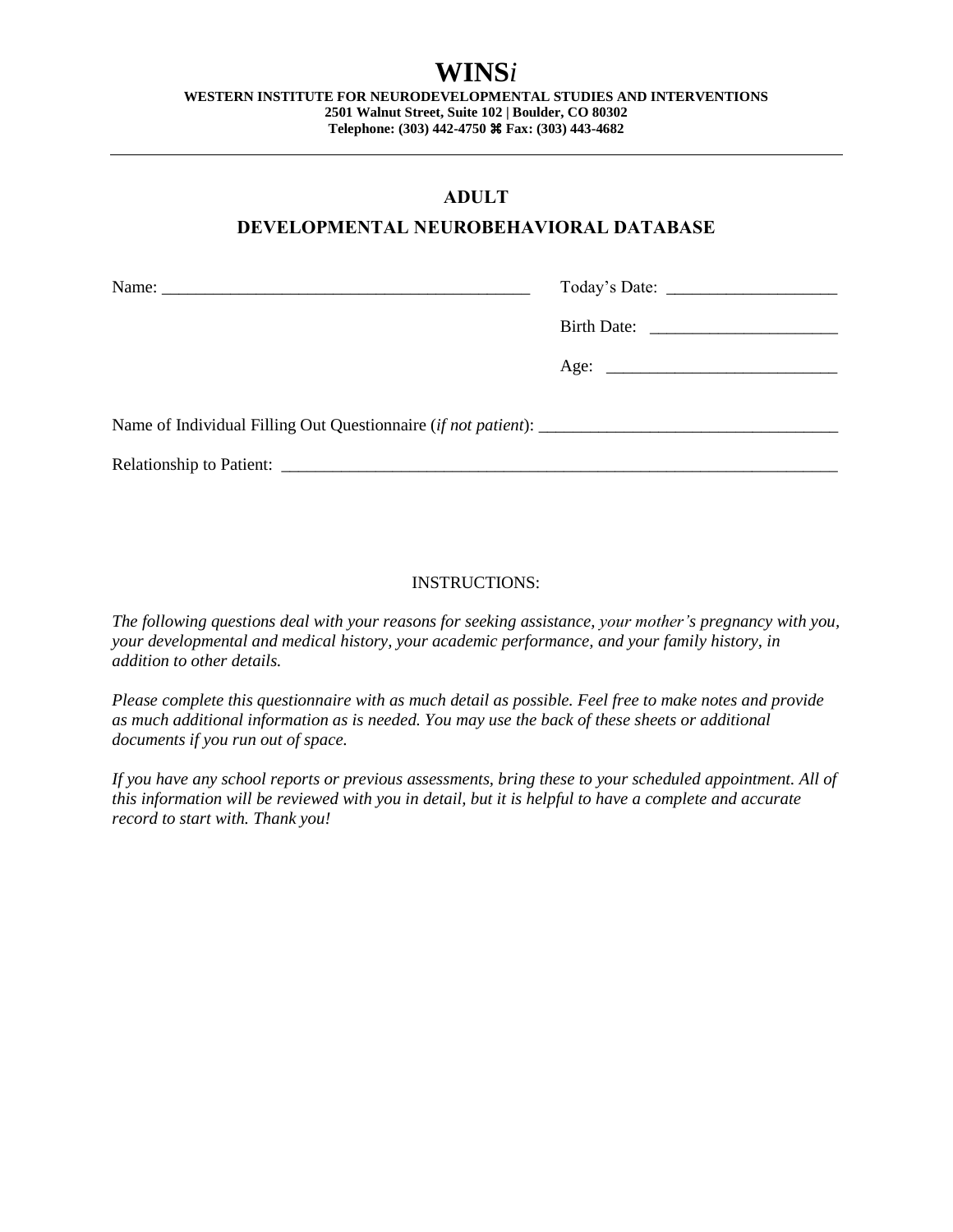# **CONTACT FORM**

| Address:                      |                                      |                                                                                                                       |
|-------------------------------|--------------------------------------|-----------------------------------------------------------------------------------------------------------------------|
| Telephone:                    |                                      | <u> 1989 - Johann Barn, amerikan bernama di sebagai bernama di sebagai bernama di sebagai bernama di sebagai bern</u> |
|                               |                                      |                                                                                                                       |
| Primary contact (circle one): |                                      | Home Phone – Cell Phone – Work Phone – Email                                                                          |
|                               | Secondary contact (circle one):      | Home Phone – Cell Phone – Work Phone – Email                                                                          |
|                               | <b>EMERGENCY CONTACT INFORMATION</b> |                                                                                                                       |
| Address:                      |                                      |                                                                                                                       |
| Telephone:                    |                                      | <u> 1989 - Johann Harry Harry Harry Harry Harry Harry Harry Harry Harry Harry Harry Harry Harry Harry Harry Harry</u> |
|                               |                                      |                                                                                                                       |
| Primary contact (circle one): |                                      | Home Phone – Cell Phone – Work Phone – Email                                                                          |
|                               | Secondary contact (circle one):      | Home Phone – Cell Phone – Work Phone – Email                                                                          |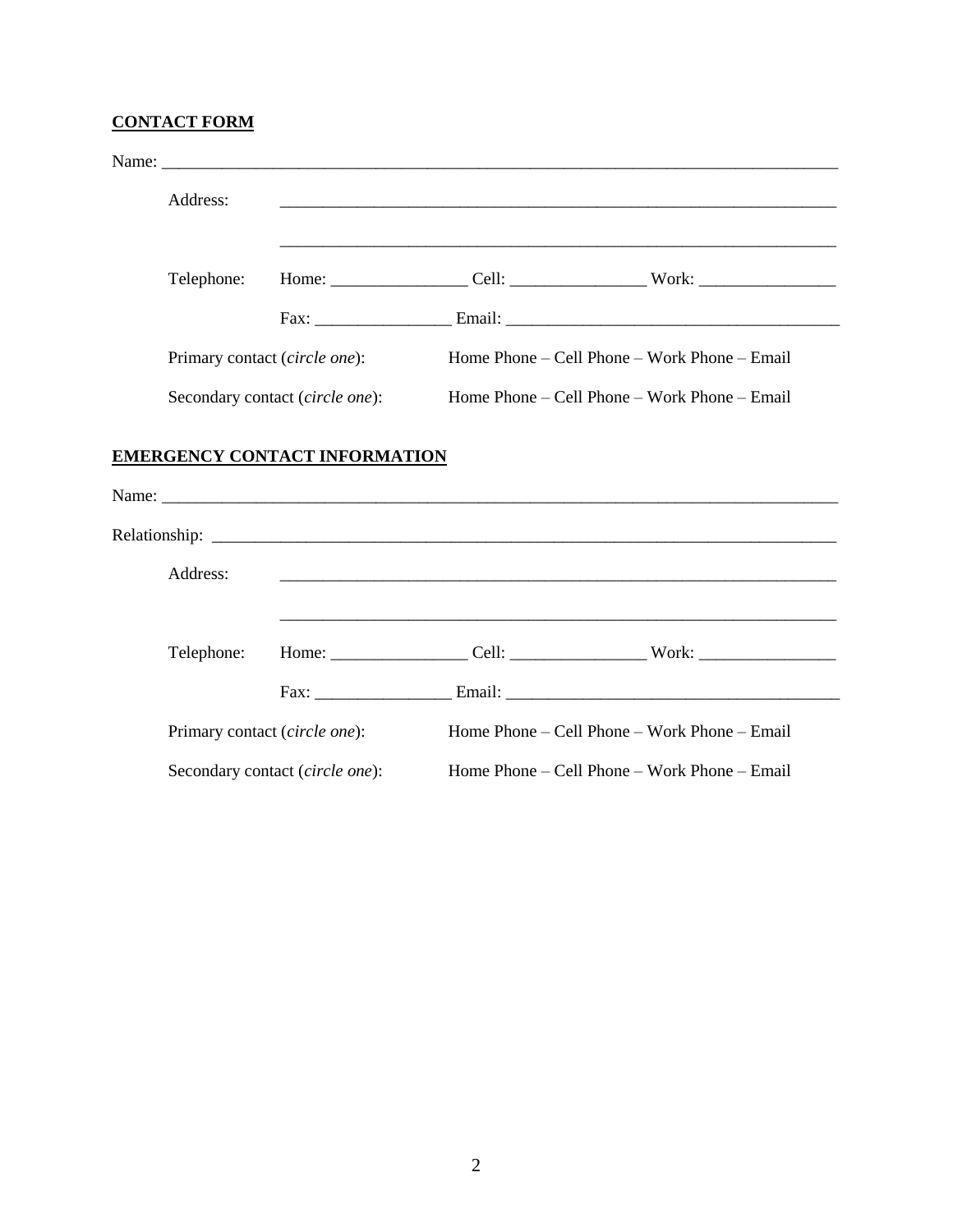# **CURRENT CONCERNS**

What are your expectations from this evaluation? What do you want to discover?

Please list your current difficulties. Include when you first became concerned and what you think is the cause of the problem: *a) b) c) d) e) f)*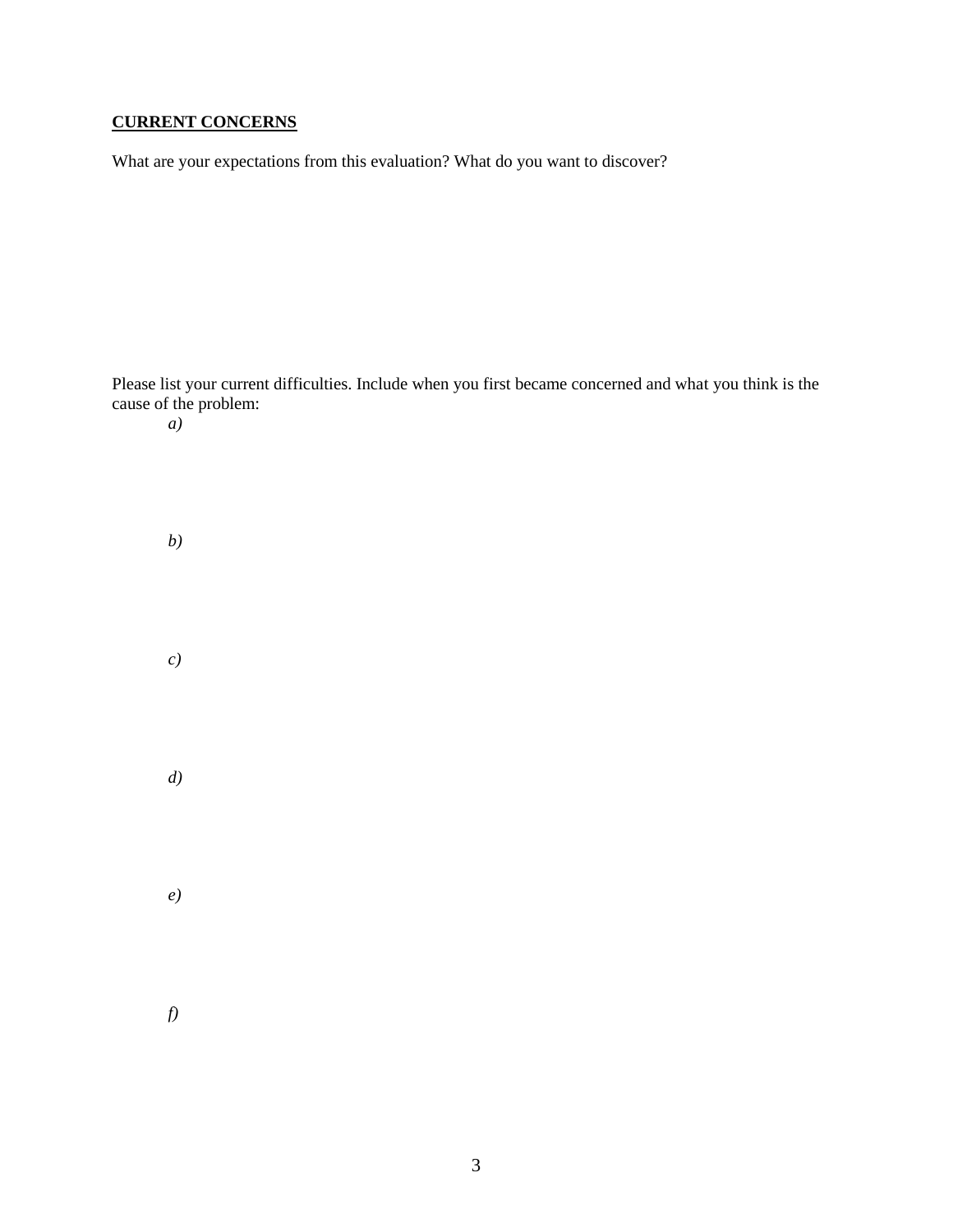**OBSTETRICAL HISTORY** *(If possible, please discuss these details with your mother.)*

How old was your mother when pregnant with you?

How many times was your mother pregnant prior to this pregnancy?

Were there ever any miscarriages or abortions? *If yes, please indicate year and month of pregnancy:*

Did your mother see a doctor for prenatal care? *If yes, please indicate which month of pregnancy care began:*

During the pregnancy, how much weight did your mother gain? If weight loss occurred, how much was lost?

Please list the name of the hospital in which you were born: \_\_\_\_\_\_\_\_\_\_\_\_\_\_\_\_\_\_\_\_\_\_\_\_\_\_\_\_\_\_\_\_\_\_\_\_

| $P_{\text{unif}}$ and $P_{\text{reif}}$ and $P_{\text{inif}}$ of the following occur. | Yes | No | If yes, please explain: |
|---------------------------------------------------------------------------------------|-----|----|-------------------------|
| Amniocentesis                                                                         |     |    |                         |
| Bleeding or spotting                                                                  |     |    |                         |
| Placental abruption                                                                   |     |    |                         |
| Kidney trouble                                                                        |     |    |                         |
| High blood pressure                                                                   |     |    |                         |
| Swelling of ankles                                                                    |     |    |                         |
| Toxemia or Preeclampsia                                                               |     |    |                         |
| Low salt diet                                                                         |     |    |                         |
| Water pill (diuretics)                                                                |     |    |                         |
| Sugar in urine                                                                        |     |    |                         |
| Rh Factor                                                                             |     |    |                         |
| Mother receive Rhogam                                                                 |     |    |                         |
| Sickle Cell                                                                           |     |    |                         |
| Premature labor                                                                       |     |    |                         |
| Maternal illness (rashes, fevers, infections)                                         |     |    |                         |
| X-Rays                                                                                |     |    |                         |
| Accident                                                                              |     |    |                         |
| Hospital stay                                                                         |     |    |                         |
| Cigarettes                                                                            |     |    |                         |
| Alcohol                                                                               |     |    |                         |
| Maternal drug use                                                                     |     |    |                         |
| Emotional/other stress                                                                |     |    |                         |

During this pregnancy, did any of the following occur?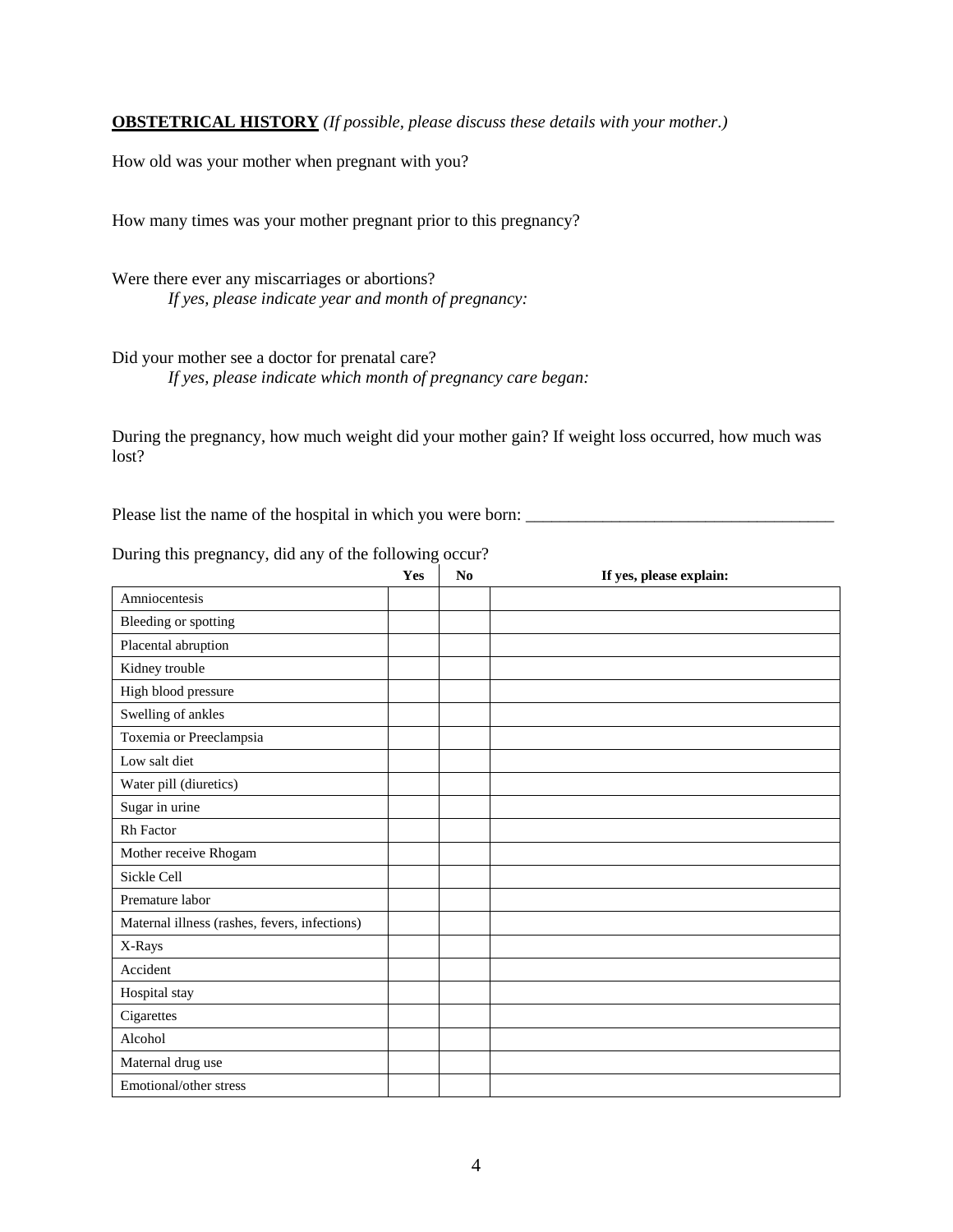Were any of the following medications taken during the pregnancy?

|                                       | Yes | No |
|---------------------------------------|-----|----|
| Birth control pills                   |     |    |
| Prenatal vitamins                     |     |    |
| Prenatal Calcium/Iron                 |     |    |
| Medicine to keep baby (prevent labor) |     |    |
| Antibiotics                           |     |    |
| Anticonvulsants (for seizures)        |     |    |
| Steroids (prednisone)                 |     |    |
| Sleeping pills                        |     |    |
| Antidepressants                       |     |    |
| Tranquilizers                         |     |    |
| Reducing pills                        |     |    |

Were any other medications taken during pregnancy? *If yes, please list them:*

Was this a full term (9 month, 38 to 42 week) pregnancy? *If no, please indicate what week of pregnancy you were born:* 

Did your mother go into labor by herself? *If no, was the labor induced?*

Was delivery by Caesarian Section? *If yes, what was the reason for the C-section?*

How many hours was your mother in labor?

Were you born head first? *If not, what occurred?*

Were forceps used?

Was vacuum extraction used?

Apgar Scores: \_\_\_\_\_\_\_\_\_\_\_\_\_\_\_\_\_\_\_\_\_\_\_\_\_\_\_\_\_\_\_\_\_\_\_\_\_\_\_\_\_\_\_\_\_\_\_\_\_\_\_\_\_\_\_\_\_\_\_\_\_\_\_\_\_\_\_\_\_\_\_\_\_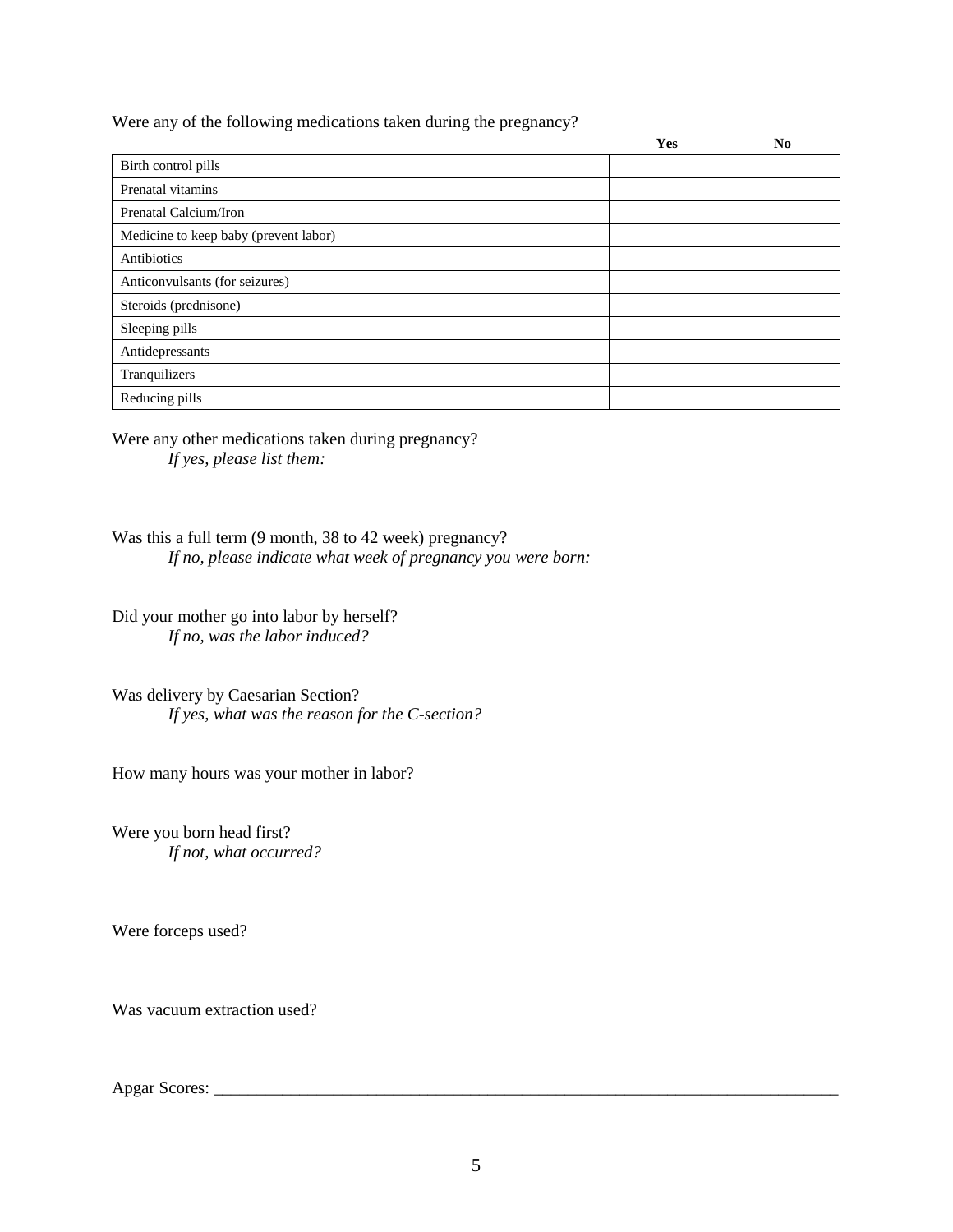Were there any other complications of delivery?

|                                                        | Yes | No |
|--------------------------------------------------------|-----|----|
| Premature rupture of membranes (water broke too early) |     |    |
| Doctor had to "turn" the baby                          |     |    |
| Twins or triplets                                      |     |    |
| Hemorrhage                                             |     |    |
| High blood pressure                                    |     |    |
| Mother had Postpartum Depression                       |     |    |

Were there any other complications?

*If yes, please describe them:*

Did the baby have any of these problems after delivery?

|                               | Yes | No |
|-------------------------------|-----|----|
| Put in an incubator           |     |    |
| Blueness or trouble breathing |     |    |
| Jaundice (yellow skin)        |     |    |
| Convulsions                   |     |    |
| Did not feed well             |     |    |

Were there any other difficulties after delivery? *If yes, please describe them:*

What was your birth weight?

When did mother and baby leave the hospital?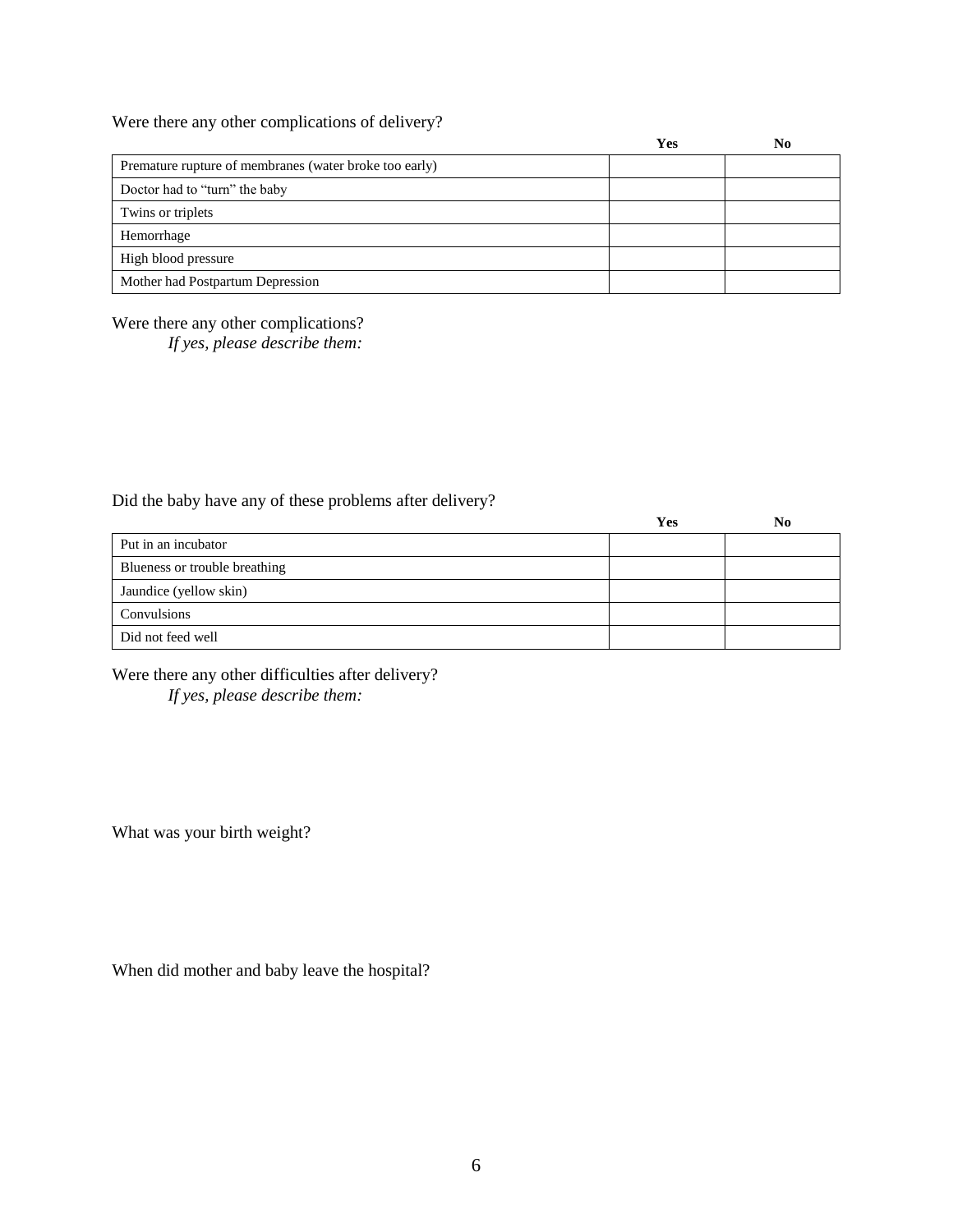### **DEVELOPMENTAL HISTORY** *(If possible, please discuss with the person(s) who raised you.)*

|                                                    | Yes | N <sub>0</sub> |
|----------------------------------------------------|-----|----------------|
| Colic, excessive irritability, inconsolable crying |     |                |
| Did not sleep very much                            |     |                |
| Too stiff, arched back                             |     |                |
| Too floppy                                         |     |                |
| Sleepy, lethargic - had to wake baby to feed       |     |                |
| Feeding problem                                    |     |                |
| Breathing problem                                  |     |                |
| Did not like to be held                            |     |                |
| Failure to thrive                                  |     |                |

As a newborn, did you have any of the following difficulties?

Did any other difficulties occur that were not listed above? *If yes, please describe them:*

When were you able to sit alone, WITHOUT propping or help?

When did you start to walk **WITHOUT** holding on to something?

When did you start to babble (bababa….gagaga)?

When did you first speak words with meaning?

When did you say short sentences, such as "I want milk" or "go bye bye"?

By age 2, was your speech clear to other people? *If not, please explain:*

Did you have trouble learning to speak? *If yes, please explain:*

Were you able to follow simple instructions? *If not, please explain:*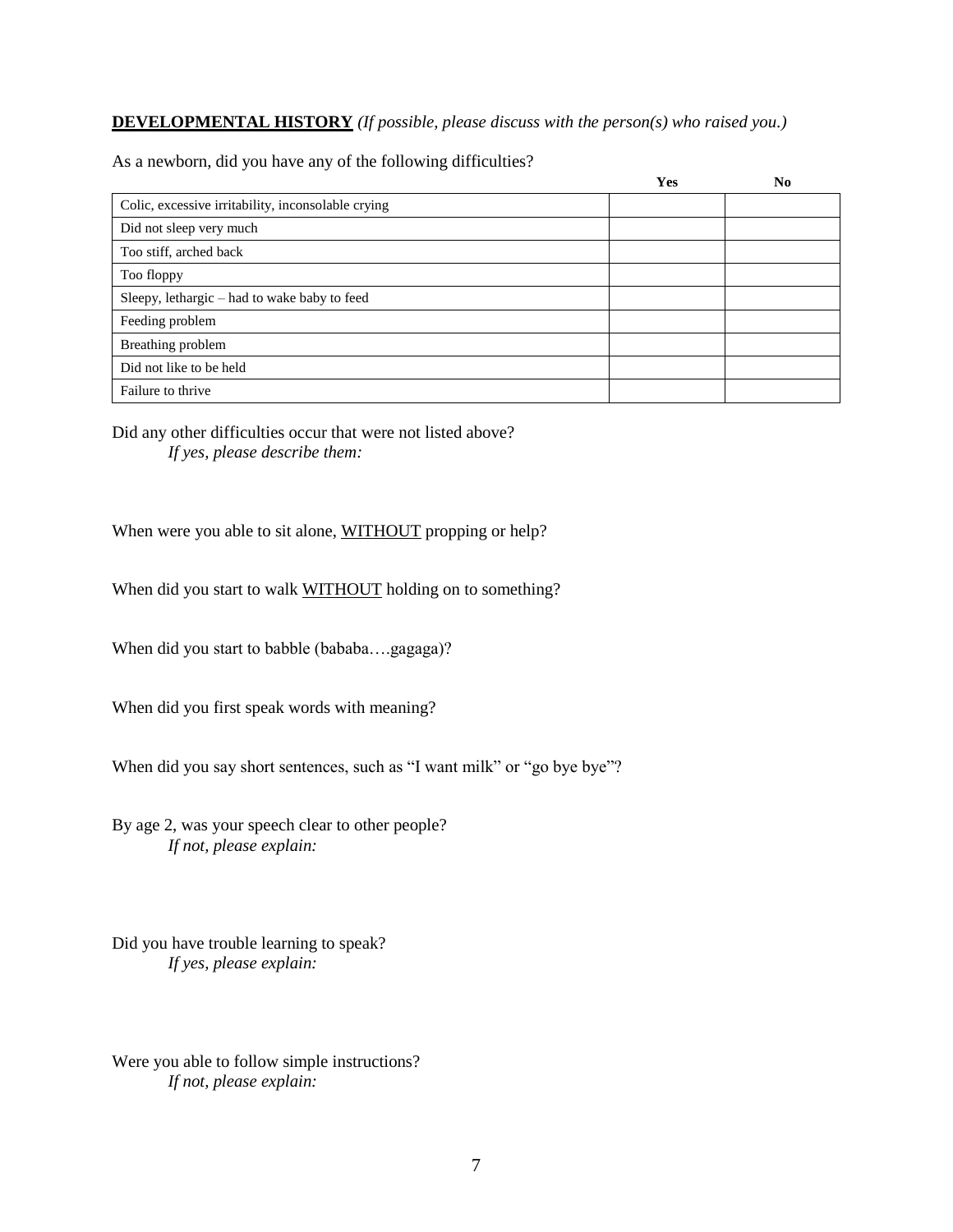Did you have any difficulty chewing or swallowing food? *If yes, please explain:*

At what age was toilet training accomplished?

Did you have difficulty with soiling or wetting after being toilet trained? *If yes, please explain:*

When did you learn to ride a tricycle?

When did you learn to ride a bicycle without training wheels?

When were you able to get dressed alone?

When did you learn to tie shoelaces?

What hand do you prefer to use?

*At what age did you notice this preference (circle one)?*

| Before 1 year old<br>After 2 years old | After 4 years old |
|----------------------------------------|-------------------|
|----------------------------------------|-------------------|

Please circle *Yes* or *No* in the following questions and explain if necessary:

| Are you more active, restless, or fidgety than others your age?<br>If yes, when did you first notice this?                             | Yes | $\bm{No}$ |
|----------------------------------------------------------------------------------------------------------------------------------------|-----|-----------|
| Do you have trouble controlling impulses?<br>If yes, when did you first notice this?                                                   | Yes | $\bm{No}$ |
| Do you seem to be easily distracted and have trouble attending<br>to chores, school, work, work or TV?<br>If yes, when did this start? | Yes | $\bm{No}$ |
| Were you ever told you were hyperactive or had ADD/ADHD?<br>If yes, please explain.                                                    | Yes | No        |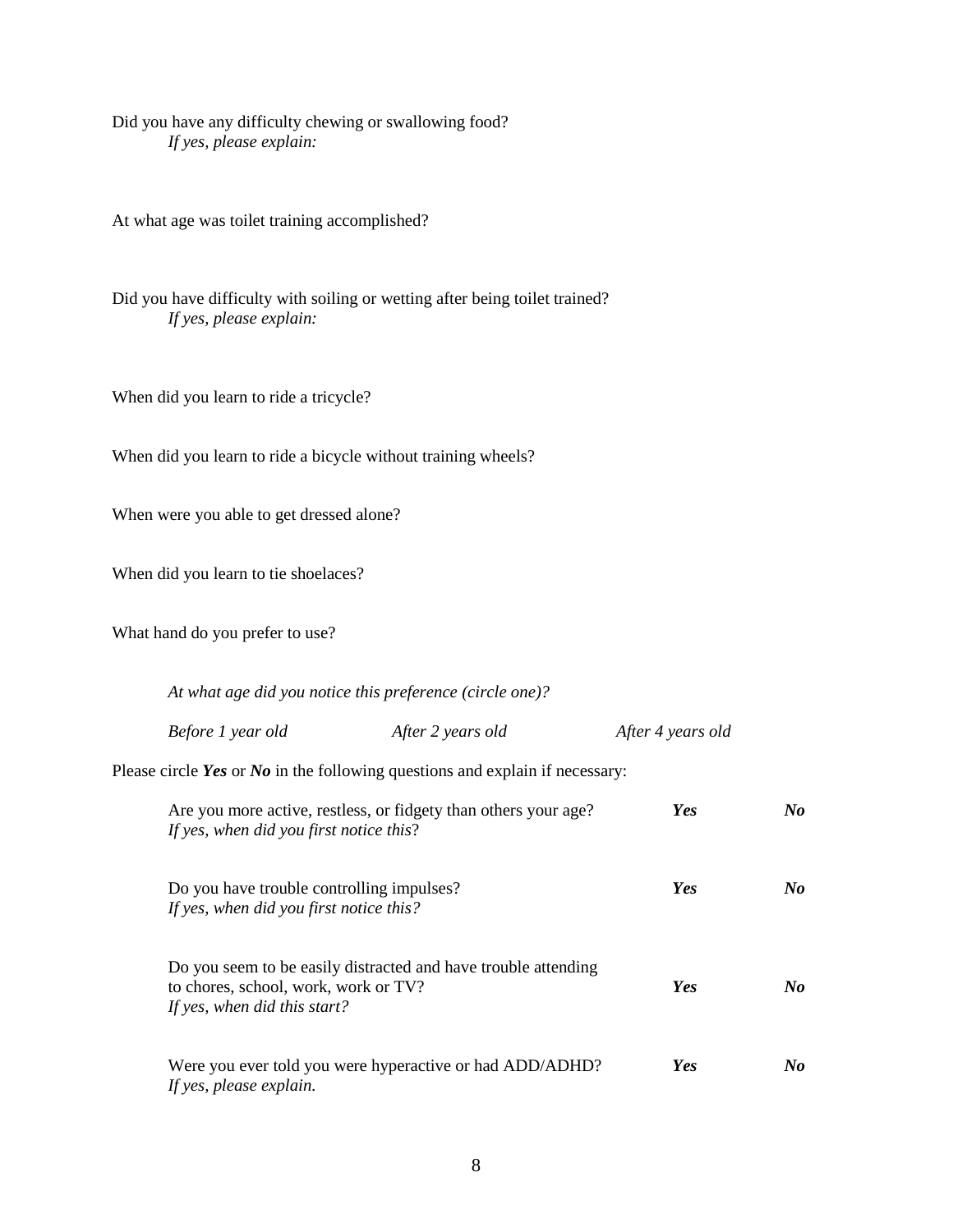### **MEDICAL HISTORY**

Have you ever had any serious medical illness? *If yes, please describe:*

Have you ever had any hospitalizations or operations?

*If yes, please complete the following table:*

| Date | Hospital Name, City and State<br><b>Reason for Hospitalization</b> |  |  |
|------|--------------------------------------------------------------------|--|--|
|      |                                                                    |  |  |
|      |                                                                    |  |  |
|      |                                                                    |  |  |
|      |                                                                    |  |  |
|      |                                                                    |  |  |
|      |                                                                    |  |  |

#### Have you ever had any of the following health problems?

|                                                          | Yes | No | If yes, please explain: |
|----------------------------------------------------------|-----|----|-------------------------|
| Poor vision/Eye problems                                 |     |    |                         |
| Repeated ear infections                                  |     |    |                         |
| <b>Hearing</b> loss                                      |     |    |                         |
| Sinus infections                                         |     |    |                         |
| Throat infections                                        |     |    |                         |
| Heart (murmur, irregular heartbeat, high blood pressure) |     |    |                         |
| Pulmonary problems (bronchiolitis, pneumonia, asthma)    |     |    |                         |
| Chronic constipation or diarrhea                         |     |    |                         |
| Stomach aches/upset, nausea, vomiting, indigestion       |     |    |                         |
| Kidney, bladder or urinary issues                        |     |    |                         |
| Muscle, bone, joint issues                               |     |    |                         |
| Fractures                                                |     |    |                         |
| Skin or hair issues                                      |     |    |                         |
| Headaches or migraine headaches                          |     |    |                         |
| Seizures                                                 |     |    |                         |
| Head injury, concussion                                  |     |    |                         |
| Loss of consciousness                                    |     |    |                         |
| Endocrine (thyroid, etc.)                                |     |    |                         |
| Anemia, low white count                                  |     |    |                         |
| Allergies                                                |     |    |                         |
| Weight issue                                             |     |    |                         |
| Poisoning                                                |     |    |                         |
| Accidents                                                |     |    |                         |
| Serious injury                                           |     |    |                         |
| Back pain                                                |     |    |                         |
| Genetic conditions diagnosed by genetic testing          |     |    |                         |
| Tobacco use                                              |     |    |                         |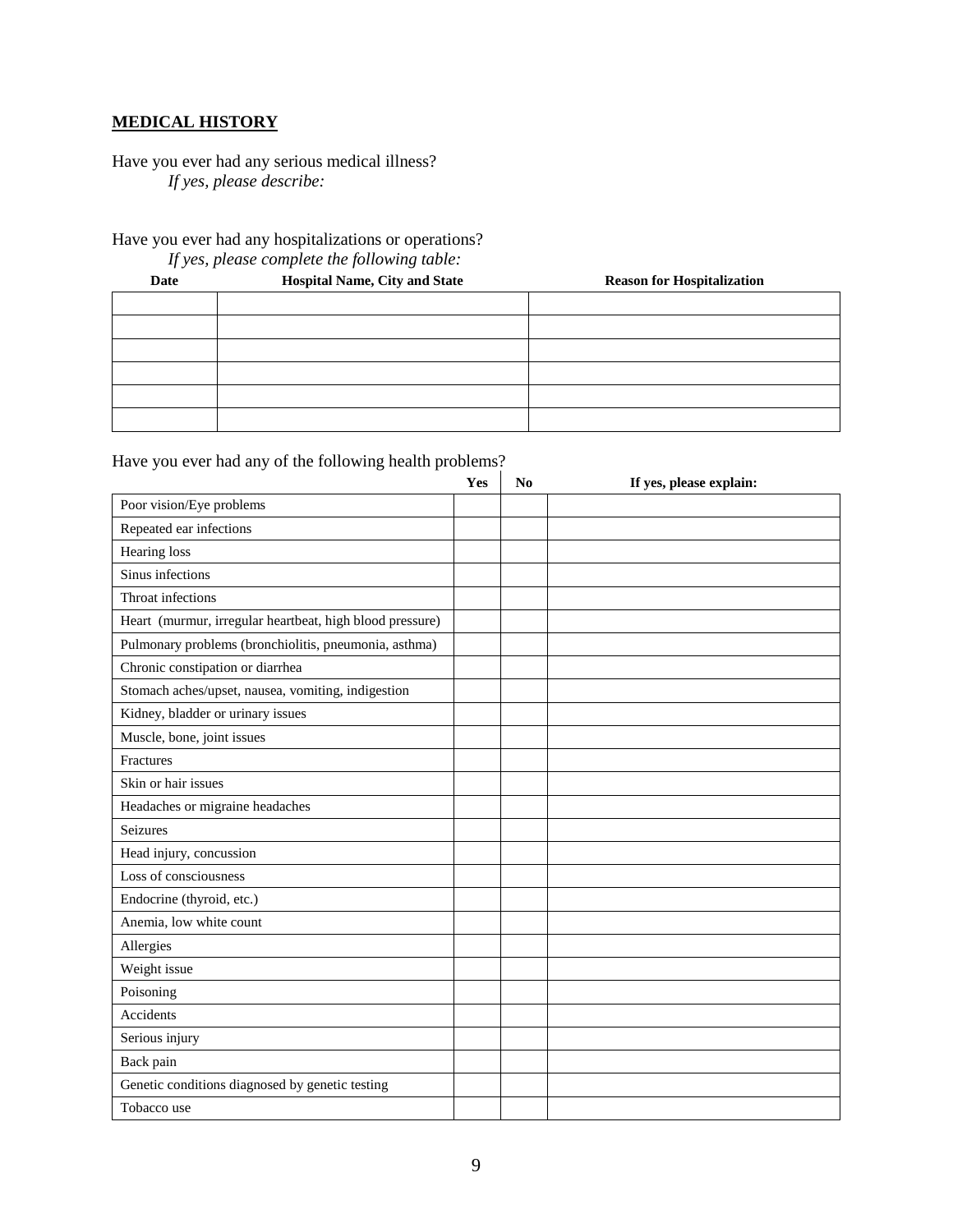Have you ever had any other health problems not listed above? *If yes, please describe:*

Have you had any sporting or motor vehicle accidents? *If yes, please describe:*

Do you have a good appetite? *If no, please explain:*

Do you require any sort of special diet? *If yes, please describe it below:*

Do you get enough exercise? *If yes, please describe it below:*

How many of hours of sleep a night do you get?

Are week nights the same as weekends and holidays? *If not, please list how much sleep is had on these nights:*

Please indicate if you have experienced any of the following nighttime habits:

|                                                         | Yes | No |
|---------------------------------------------------------|-----|----|
| Does not like to go to bed                              |     |    |
| Can't fall asleep                                       |     |    |
| Wakes up in the middle of the night                     |     |    |
| Wanders around in the middle of the night               |     |    |
| Afraid of the dark                                      |     |    |
| Nightmares                                              |     |    |
| Wakes up too early in the morning                       |     |    |
| Very hard to wake up                                    |     |    |
| <b>Snores</b>                                           |     |    |
| Has pauses or interruptions in breathing while sleeping |     |    |
| Bedwetting                                              |     |    |
| Falls asleep or gets drowsy in school                   |     |    |
| Sleepwalking                                            |     |    |
| Repetitive dreams                                       |     |    |

Please note any additional details: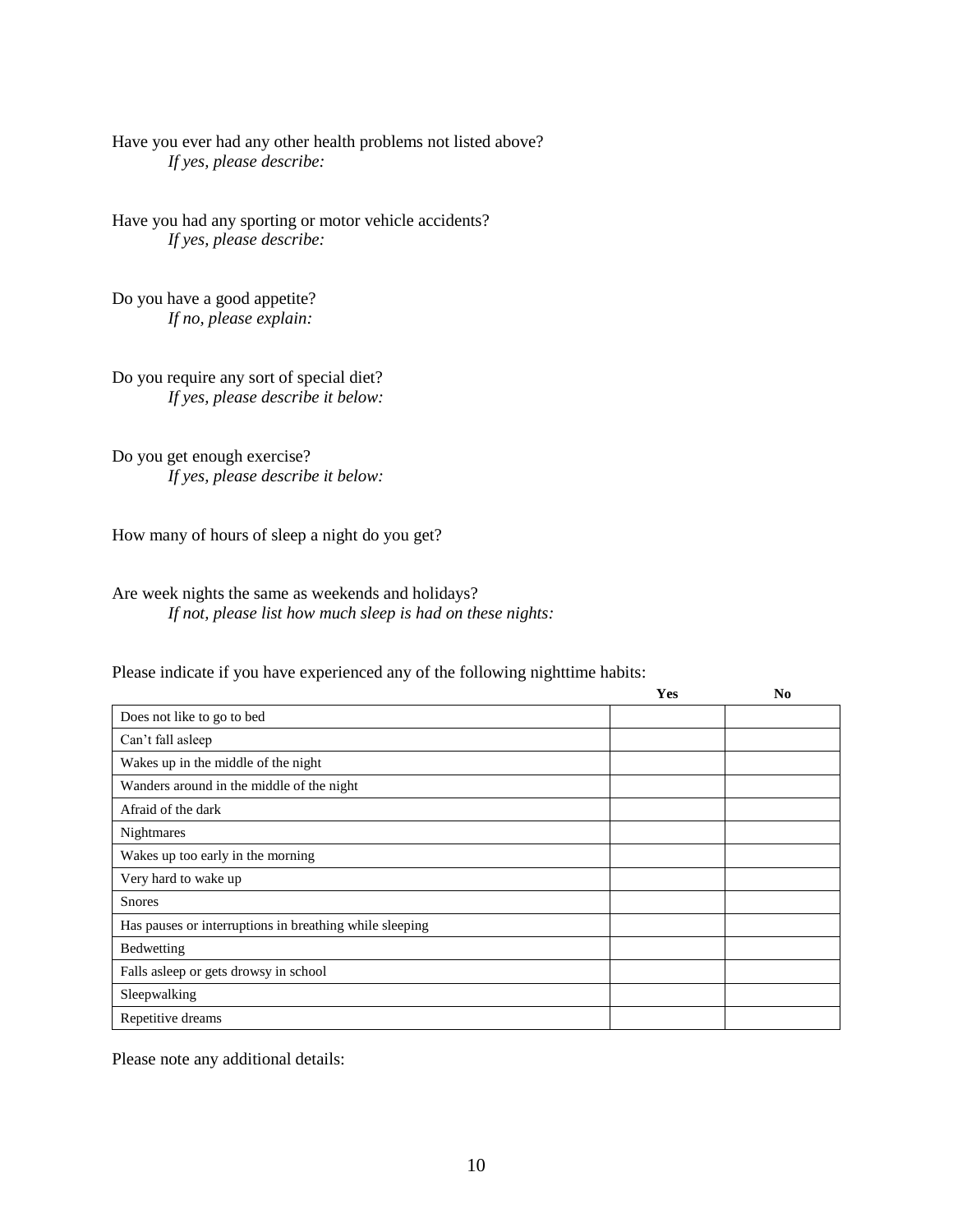Please list any medications that you are **currently** taking. Please include vitamins, over the counter medications and herbal remedies:

| <b>Name of Medication</b> | <b>Strength</b> | <b>When Started</b> | <b>How Many Times a Day</b> |
|---------------------------|-----------------|---------------------|-----------------------------|
|                           |                 |                     |                             |
|                           |                 |                     |                             |
|                           |                 |                     |                             |
|                           |                 |                     |                             |
|                           |                 |                     |                             |
|                           |                 |                     |                             |
|                           |                 |                     |                             |
|                           |                 |                     |                             |
|                           |                 |                     |                             |
|                           |                 |                     |                             |
|                           |                 |                     |                             |
|                           |                 |                     |                             |

Please list any medications you have taken in **the past**, *except* for antibiotics and decongestants:

| <b>Name of Medication</b> | <b>Reason Prescribed</b> | <b>Strength</b> | <b>When Started</b> | <b>Child's Response</b> |
|---------------------------|--------------------------|-----------------|---------------------|-------------------------|
|                           |                          |                 |                     |                         |
|                           |                          |                 |                     |                         |
|                           |                          |                 |                     |                         |
|                           |                          |                 |                     |                         |
|                           |                          |                 |                     |                         |
|                           |                          |                 |                     |                         |
|                           |                          |                 |                     |                         |
|                           |                          |                 |                     |                         |
|                           |                          |                 |                     |                         |
|                           |                          |                 |                     |                         |
|                           |                          |                 |                     |                         |
|                           |                          |                 |                     |                         |
|                           |                          |                 |                     |                         |
|                           |                          |                 |                     |                         |
|                           |                          |                 |                     |                         |
|                           |                          |                 |                     |                         |

Are there any other concerns that have not been listed? *If yes, please describe:*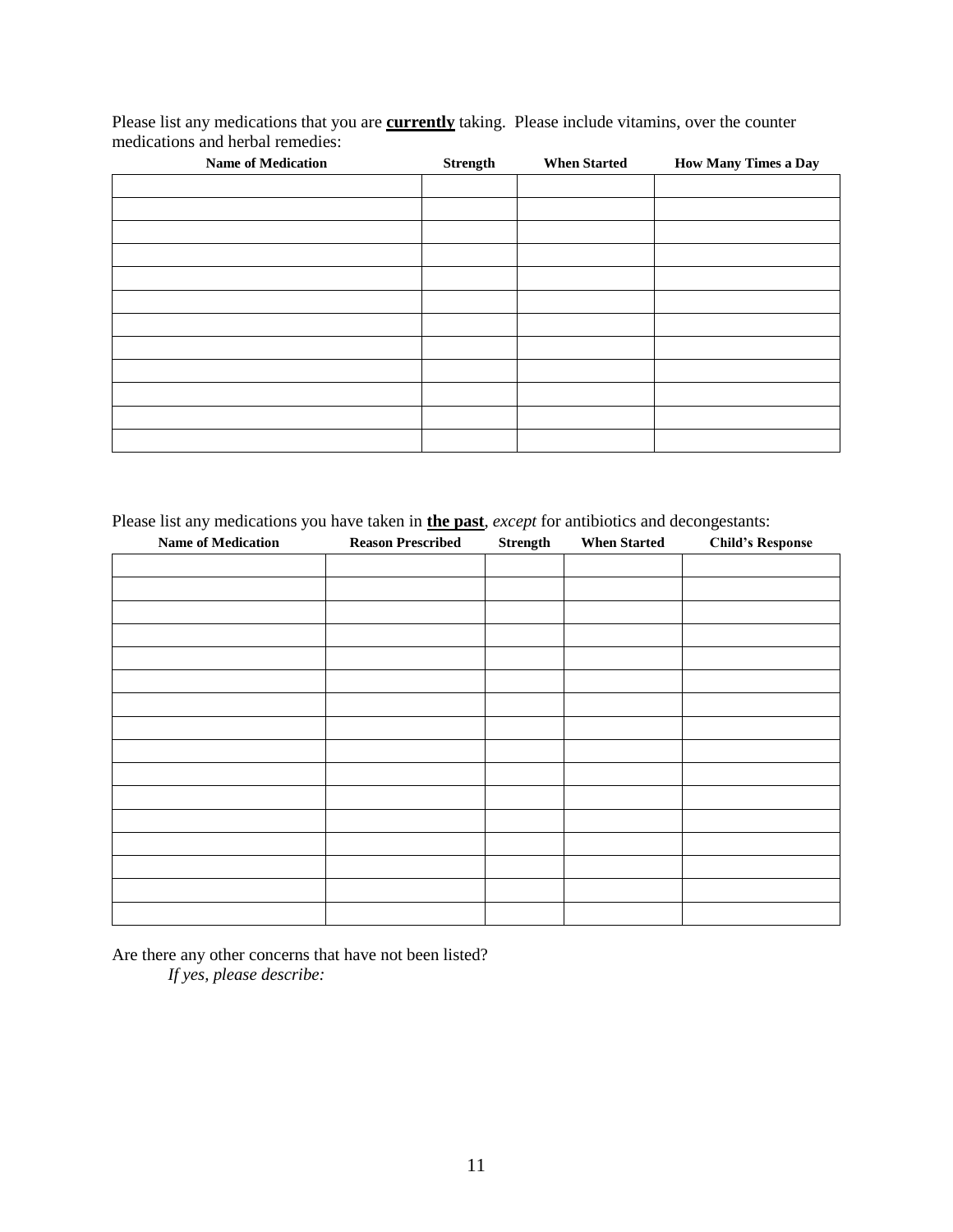# **FAMILY HISTORY**

|           | Age: __________ Level of Education: ______________________ Occupation: _____________________________                                                                                                                           |                |                                                  |  |
|-----------|--------------------------------------------------------------------------------------------------------------------------------------------------------------------------------------------------------------------------------|----------------|--------------------------------------------------|--|
|           |                                                                                                                                                                                                                                |                |                                                  |  |
|           |                                                                                                                                                                                                                                |                |                                                  |  |
|           |                                                                                                                                                                                                                                |                |                                                  |  |
|           | Age: _________ Level of Education: ____________________ Occupation: _____________                                                                                                                                              |                |                                                  |  |
|           |                                                                                                                                                                                                                                |                |                                                  |  |
| Siblings: |                                                                                                                                                                                                                                |                |                                                  |  |
|           | Name: Name and the state of the state of the state of the state of the state of the state of the state of the state of the state of the state of the state of the state of the state of the state of the state of the state of |                |                                                  |  |
|           | Relationship (circle one):                                                                                                                                                                                                     | Brother Sister |                                                  |  |
|           |                                                                                                                                                                                                                                |                |                                                  |  |
|           |                                                                                                                                                                                                                                |                |                                                  |  |
|           | Relationship (circle one):                                                                                                                                                                                                     | <i>Brother</i> | <b>Sister</b>                                    |  |
|           |                                                                                                                                                                                                                                |                |                                                  |  |
|           |                                                                                                                                                                                                                                |                |                                                  |  |
|           | Relationship (circle one):                                                                                                                                                                                                     | <b>Brother</b> | <b>Sister</b>                                    |  |
|           |                                                                                                                                                                                                                                |                |                                                  |  |
|           | ,我们也不能在这里的人,我们也不能在这里的人,我们也不能在这里的人,我们也不能在这里的人,我们也不能在这里的人,我们也不能在这里的人,我们也不能在这里的人,我们                                                                                                                                               |                | Age: ___________ Grade in School: ______________ |  |
|           | Relationship (circle one):                                                                                                                                                                                                     | <i>Brother</i> | <b>Sister</b>                                    |  |
|           |                                                                                                                                                                                                                                |                |                                                  |  |

\_\_\_\_\_\_\_\_\_\_\_\_\_\_\_\_\_\_\_\_\_\_\_\_\_\_\_\_\_\_\_\_\_\_\_\_\_\_\_\_\_\_\_\_\_\_\_\_\_\_\_\_\_\_\_\_\_\_\_\_\_\_\_\_\_\_\_\_\_\_\_\_\_\_\_\_\_\_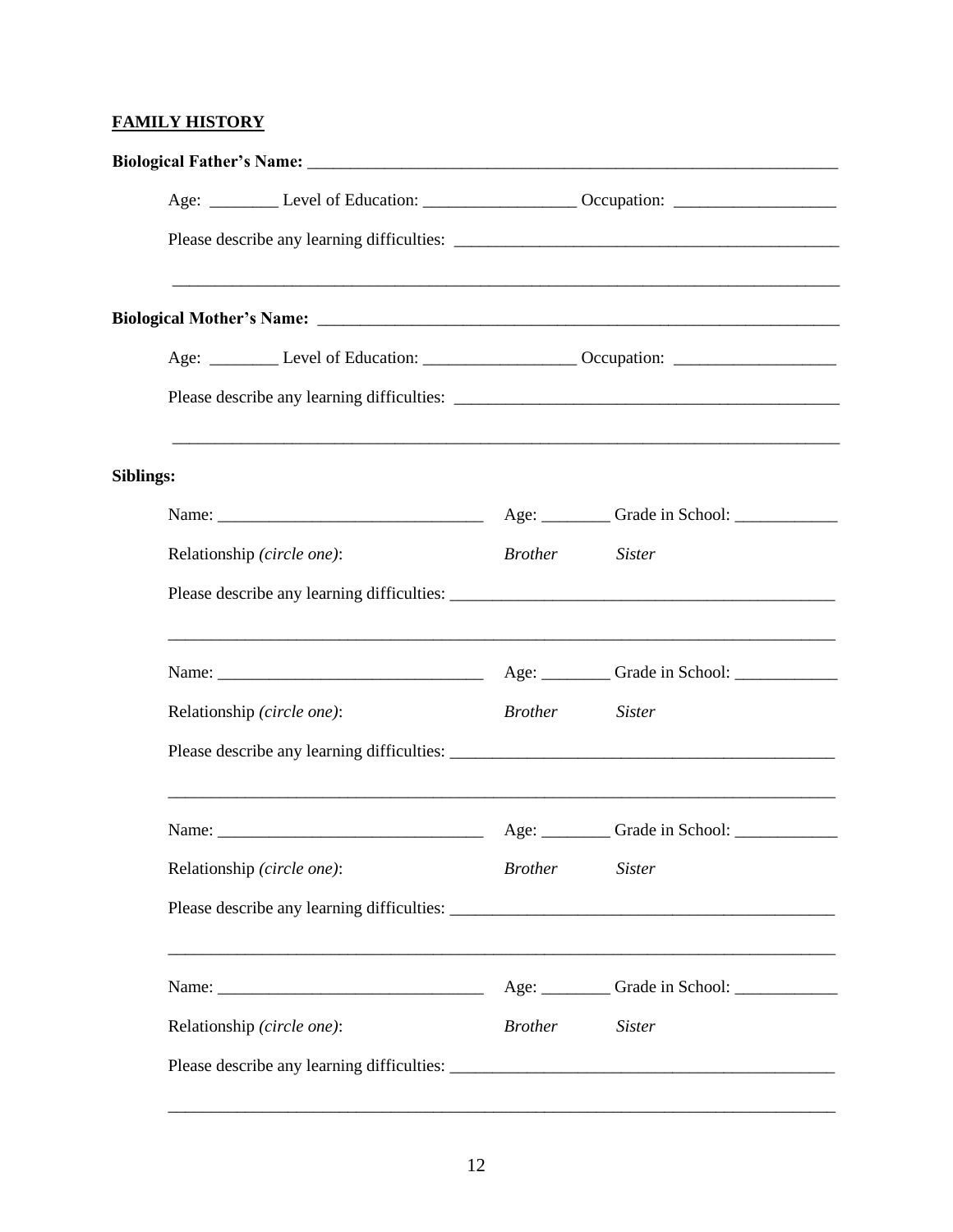Please list and describe any medical conditions that run in the family, including thyroid disease, diabetes, elevated blood pressure, heart problems, and cancer:

|                                    | Yes | N <sub>0</sub> | <b>Relationship to Child</b><br>(i.e. Maternal Grandmother) | <b>Description of Issue</b> |
|------------------------------------|-----|----------------|-------------------------------------------------------------|-----------------------------|
| Anxiety                            |     |                |                                                             |                             |
| Obsessions/compulsions             |     |                |                                                             |                             |
| Panic                              |     |                |                                                             |                             |
| Depression                         |     |                |                                                             |                             |
| <b>Bipolar Disorder</b>            |     |                |                                                             |                             |
| Schizophrenia                      |     |                |                                                             |                             |
| <b>ADHD</b>                        |     |                |                                                             |                             |
| Impulsive, risk-taking behavior    |     |                |                                                             |                             |
| History of victimization or trauma |     |                |                                                             |                             |
| Drug or alcohol abuse              |     |                |                                                             |                             |
| Suicidal behavior                  |     |                |                                                             |                             |
| Tourette's Syndrome                |     |                |                                                             |                             |
| Psychiatric hospitalization        |     |                |                                                             |                             |
| <b>Emotional difficulties</b>      |     |                |                                                             |                             |
| Learning problems                  |     |                |                                                             |                             |

Does any blood relative have any of the following issues?

Please list and describe any other psychiatric disorders possibly present in your family below. You may also use this space to elaborate on any issue listed above, such as emotional difficulties, learning problems, or attention deficit disorder. Please include specific information that relates the individual to the disorder: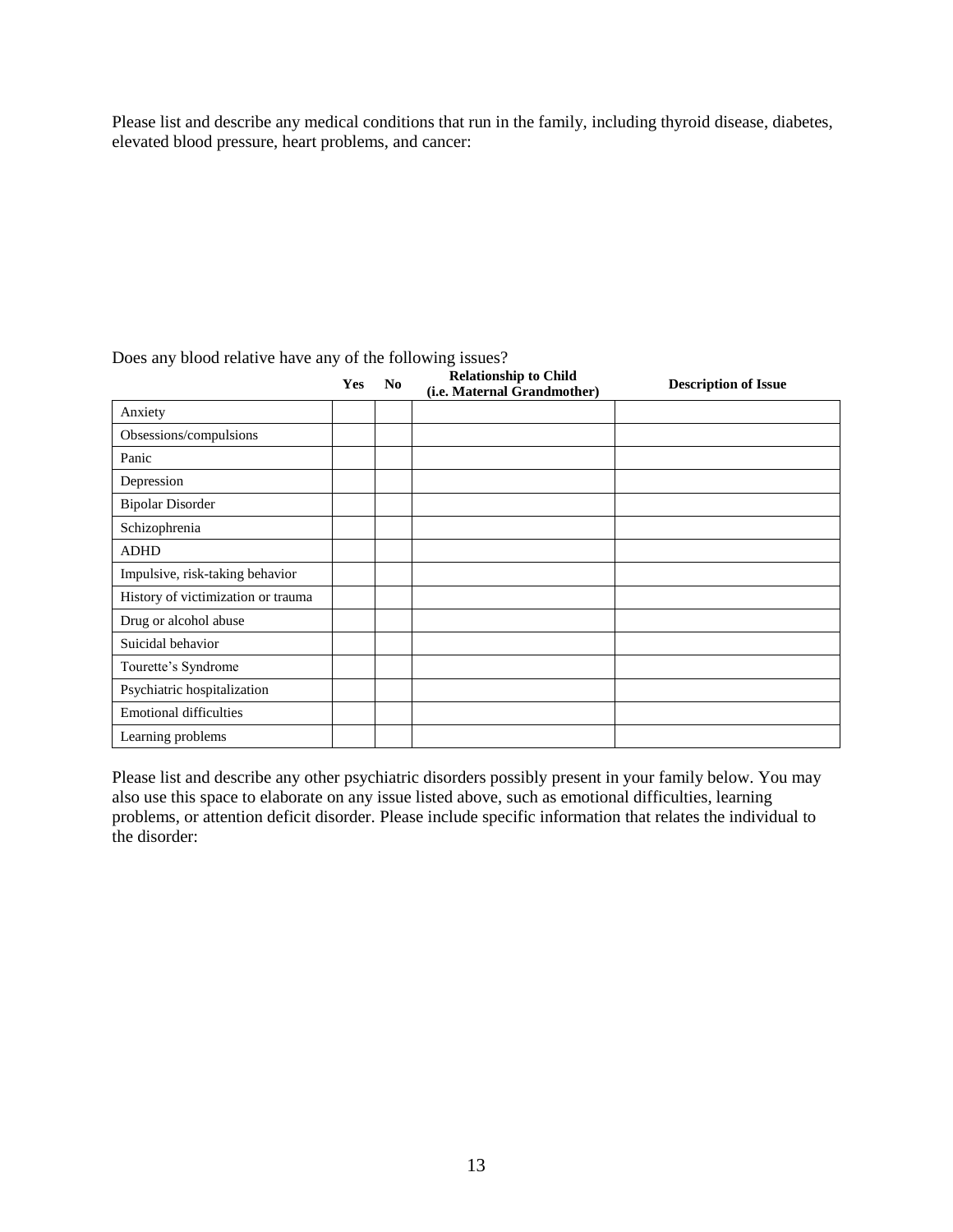#### **SOCIAL HISTORY**

Please complete the following chart with the applicable names for the following individuals:

|        | <b>Biological</b> | <b>Step</b> | Adoptive |
|--------|-------------------|-------------|----------|
| Father |                   |             |          |
| Mother |                   |             |          |

If applicable, please list the names and ages of your children and their relationship to you (biological, adopted, or step):

| Name | Age | Relationship |
|------|-----|--------------|
|      |     |              |
|      |     |              |
|      |     |              |
|      |     |              |
|      |     |              |
|      |     |              |

Marital status:

- □ Married
- $\square$  Separated
- □ Divorced
	- Number of previous marriages/divorces: \_\_\_\_\_\_\_\_\_
- $\square$  Living with significant other
- □ Engaged or "serious"

Please list all the people living in your home:

| <b>Name</b> | Age | Relationship |
|-------------|-----|--------------|
|             |     |              |
|             |     |              |
|             |     |              |
|             |     |              |
|             |     |              |
|             |     |              |
|             |     |              |

What things do you enjoy doing?

What things do you do well?

How do you get along with others?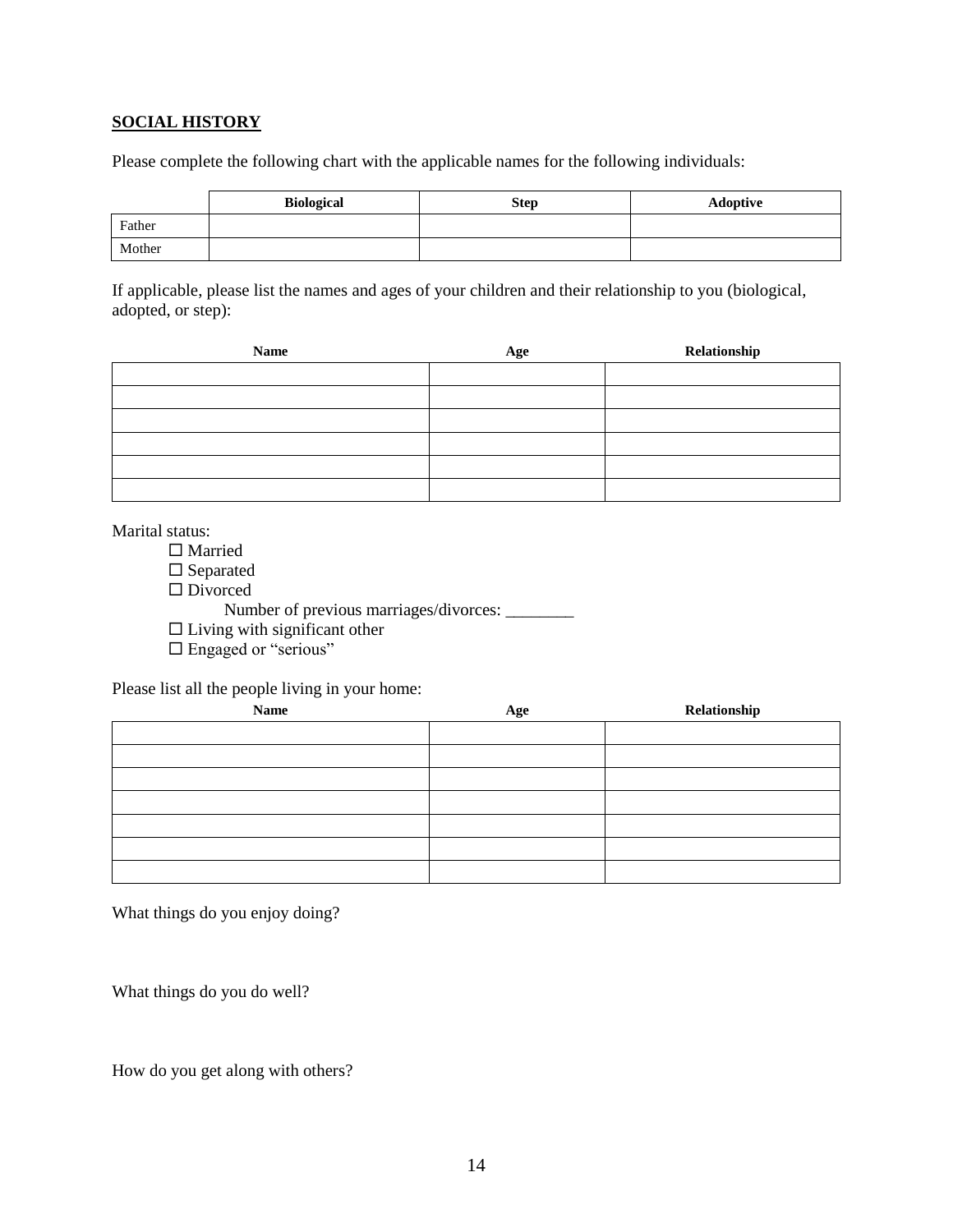# **SENSORY HISTORY**

Have you ever experienced any of the following behaviors?

|                                                              | Yes | No | Sometimes (If so, when?) |
|--------------------------------------------------------------|-----|----|--------------------------|
| Avoids certain textures (sand, mud, foods, lotions, etc)     |     |    |                          |
| Strongly dislikes having hair washed, combed or brushed      |     |    |                          |
| Strongly dislikes having dirty hands                         |     |    |                          |
| Has trouble tolerating touching, hugging or cuddling         |     |    |                          |
| Strongly dislikes having hair or fingernails cut             |     |    |                          |
| Prefers to wear only certain types of clothes                |     |    |                          |
| Frequently runs into or accidentally bumps objects or people |     |    |                          |
| Seems unaware of cuts, bumps or bruises                      |     |    |                          |
| Frequently walks on tiptoes                                  |     |    |                          |
| Crawled with arched or fisted hands                          |     |    |                          |
| Over sensitive to sound (puts hands over ears)               |     |    |                          |
| Becomes easily distracted by environmental sounds            |     |    |                          |
| Has difficulty following directions                          |     |    |                          |
| Frequently chews on clothes or objects                       |     |    |                          |
| Avoids eating certain types of textures or foods             |     |    |                          |
| Seems overly sensitive to smells                             |     |    |                          |
| Seems unaware of smells and tastes                           |     |    |                          |
| Craves tangy or zesty food                                   |     |    |                          |
| Get carsick frequently                                       |     |    |                          |
| Avoid swinging, sliding or using playground equipment        |     |    |                          |
| Seek out swinging                                            |     |    |                          |
| Avoid trampolines                                            |     |    |                          |
| Hold hands or body in unusual positions                      |     |    |                          |

# Have you ever had any of the following problems?

|                                                           | Yes | No. | Sometimes (If so, when?) |
|-----------------------------------------------------------|-----|-----|--------------------------|
| Poor balance                                              |     |     |                          |
| Poor motor coordination                                   |     |     |                          |
| Uses too much or too little pressure with objects         |     |     |                          |
| Avoids using vision to coordinate hand/body movements     |     |     |                          |
| Has difficulty with puzzles, colors and shapes            |     |     |                          |
| Blinks excessively when trying to catch balls or balloons |     |     |                          |

Please describe any other sensory concerns that have not been listed: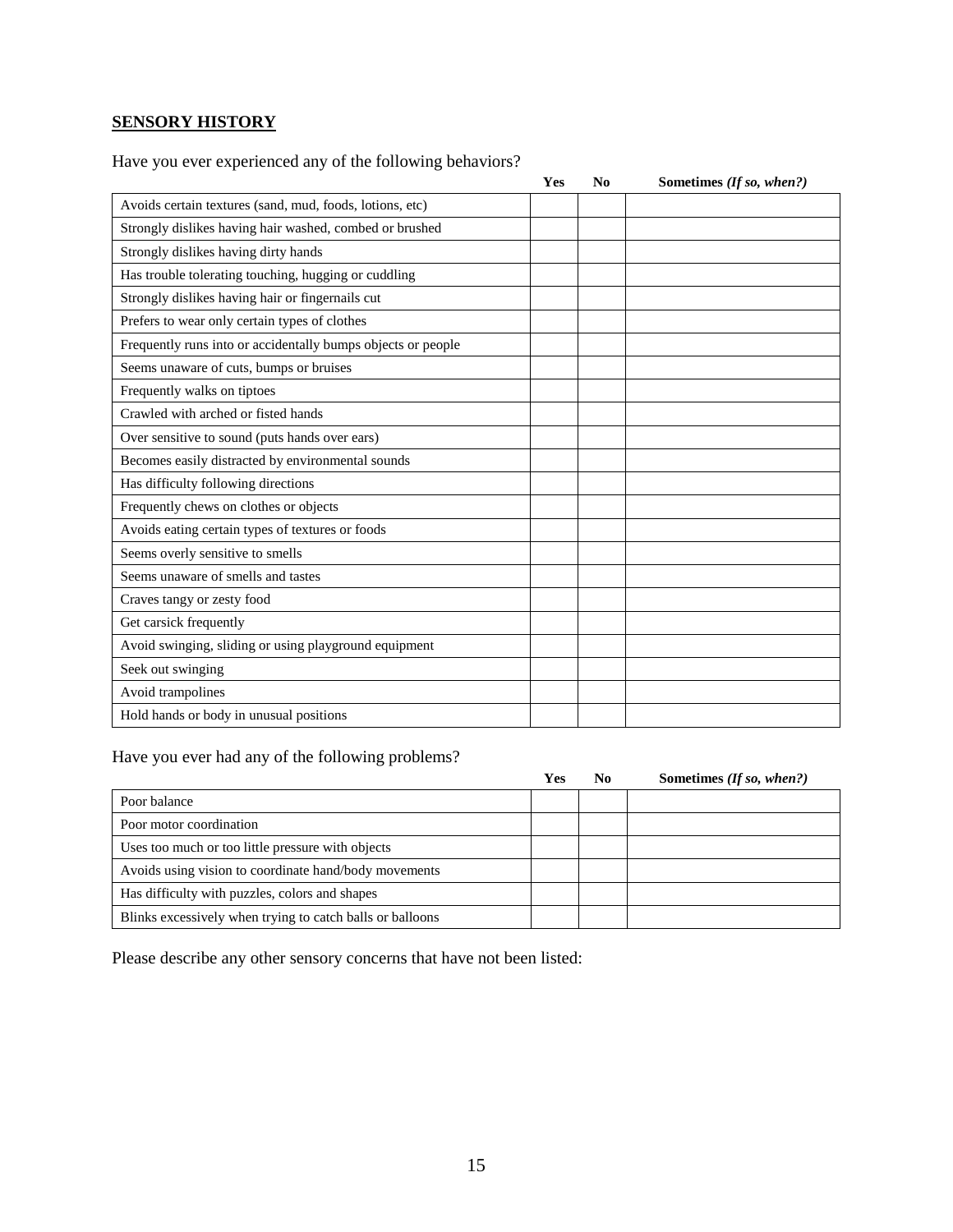#### **PAST PSYCHIATRIC HISTORY**

Have you ever seen a psychiatrist? *If yes, please list him/her and provide the dates seen:*

Have you ever seen a psychologist? *If yes, please list him/her and provide the dates seen:*

Have you ever seen a therapist? *If yes, please list him/her and provide the dates seen:*

Have you ever seen a speech/ language therapist? *If yes, please list him/her and provide the dates seen:*

Have you ever seen an occupational therapist? *If yes, please list him/her and provide the dates seen:*

Have you ever seen a neurologist? *If yes, please list him/her and provide the dates seen:*

Have you ever seen a neuropsychologist? *If yes, please list him/her and provide the dates seen:*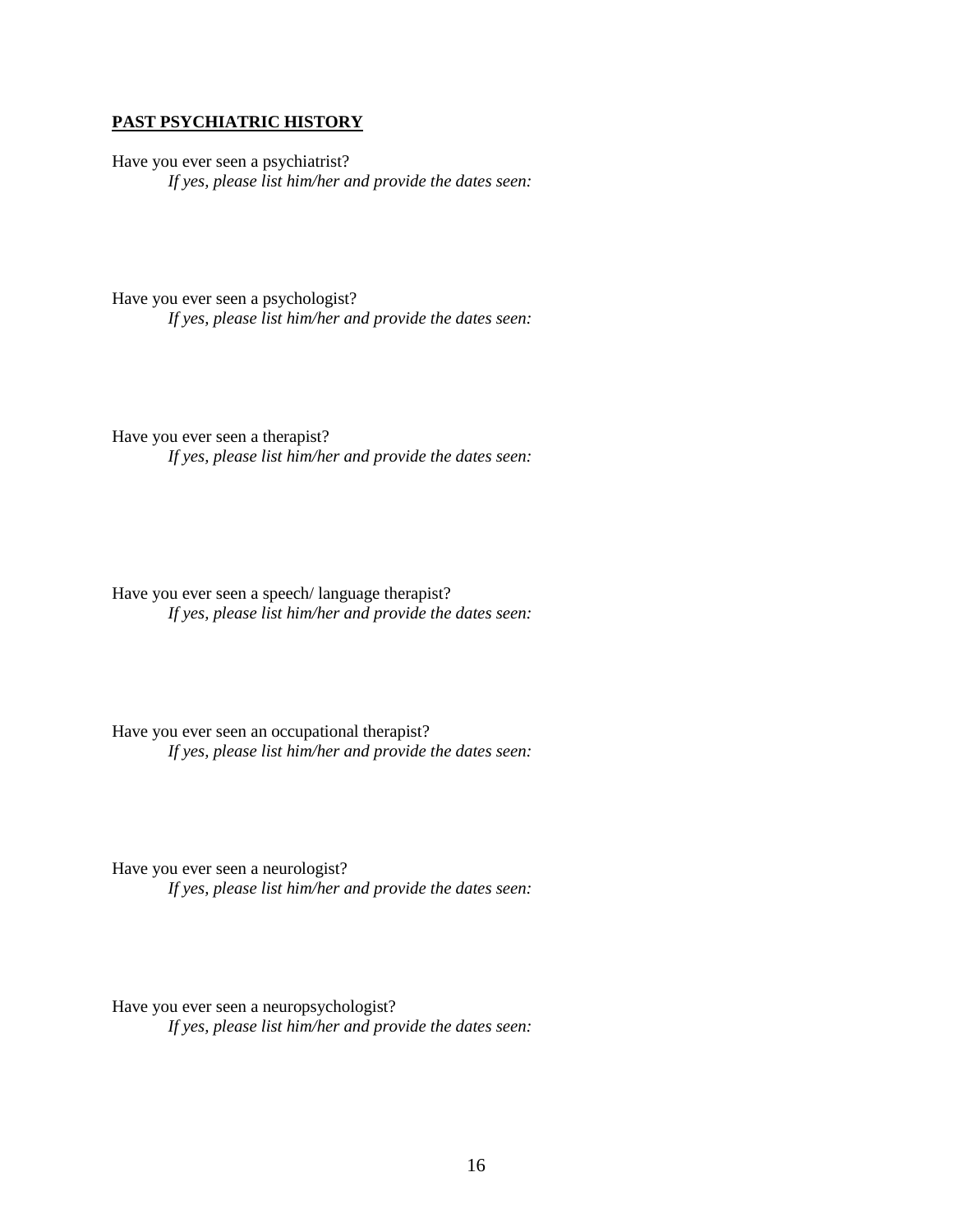Have you ever been hospitalized for psychiatric reasons? *If yes, please describe the circumstances and provide the dates of hospitalization:*

Have you ever had psychological testing? *If yes, please list the evaluator, the dates testing was done, and the tests taken:*

Are you using alcohol? *If yes, please explain:*

Are you using drugs? *If yes, please explain.*

Have you been abused or traumatized? *If yes, please explain.* 

**If you have been on medications for psychiatric reasons, please include these on the medication lists in the past medical history.**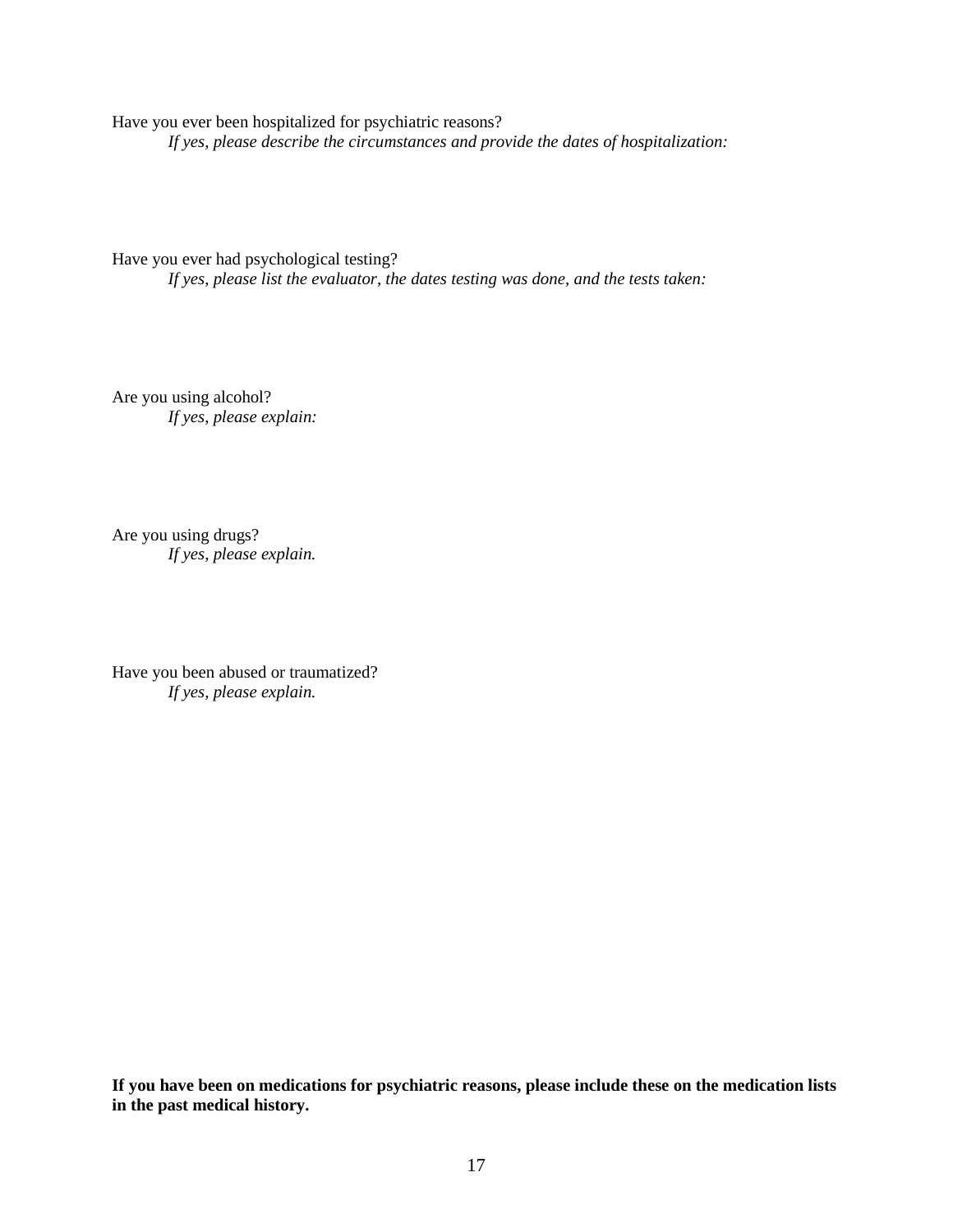### **EDUCATIONAL HISTORY**

Please indicate the last grade you completed:

Please list all the schools that you have attended in the following chart:

|                           | <b>School Name</b> | Location | <b>Dates Attended</b> | GPA |
|---------------------------|--------------------|----------|-----------------------|-----|
| Elementary School         |                    |          |                       |     |
| Middle School             |                    |          |                       |     |
| High School               |                    |          |                       |     |
| College/ University BA/BS |                    |          |                       |     |
| College/ University MA/MS |                    |          |                       |     |
| College/ University PhD   |                    |          |                       |     |

If known, please indicate SAT scores:

*Math:* \_\_\_\_\_\_\_\_\_\_

*Critical Reading: \_\_\_\_\_\_\_\_\_\_*

*Writing: \_\_\_\_\_\_\_\_\_\_*

Have you ever repeated or skipped a grade? *If yes, which grade and what was the reason?*

Have you ever been in a special tutoring class? *If yes, what kind of class and what was the reason?*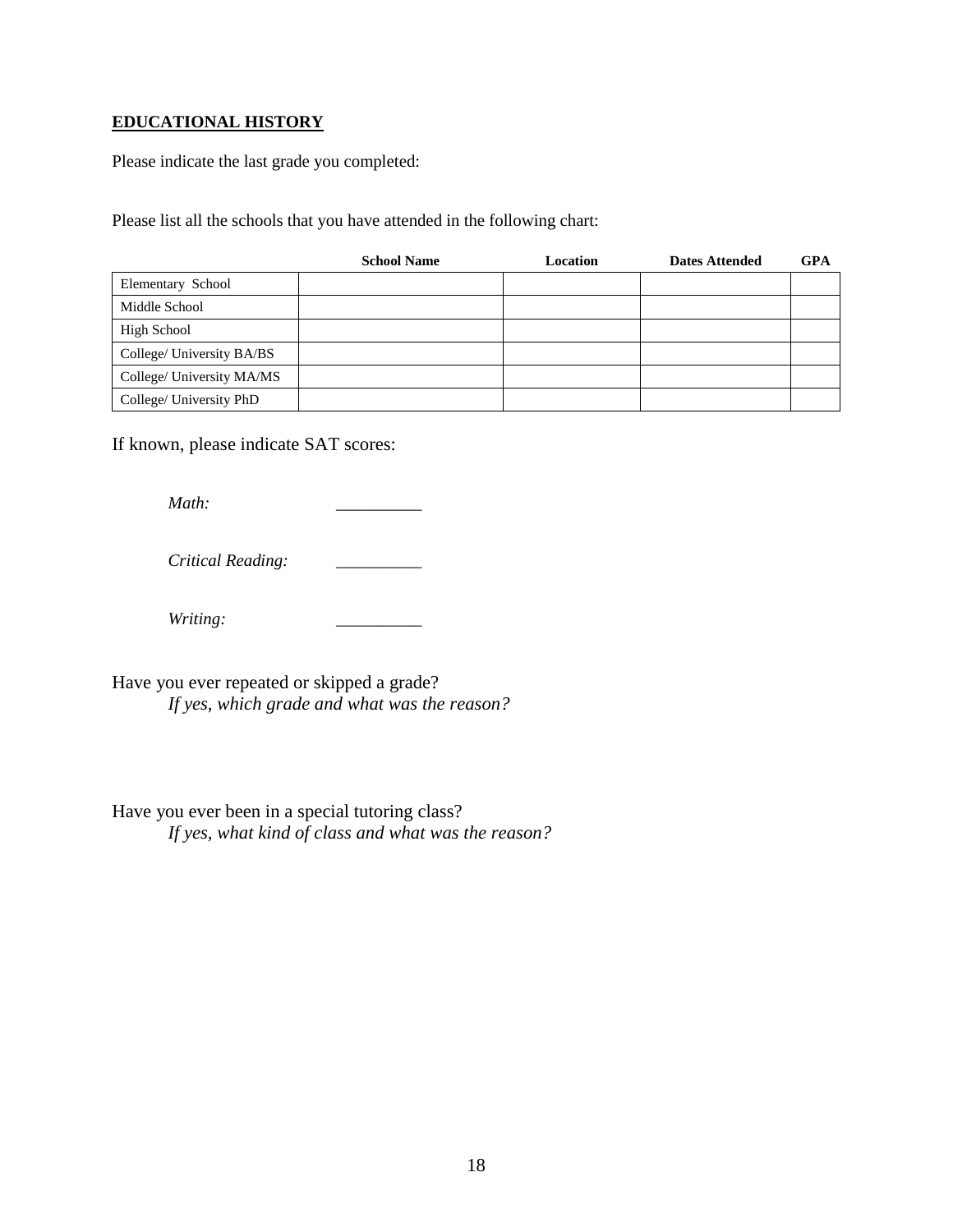Please mark *Yes* or N*o* for the following questions:

|                                                                                 | Yes | $\mathbf{N}\mathbf{0}$ |
|---------------------------------------------------------------------------------|-----|------------------------|
| Did you ever have difficulty learning to read?                                  |     |                        |
| Do you currently have difficulty reading?                                       |     |                        |
| Do you read slowly?                                                             |     |                        |
| Do you have problems understanding what you read?                               |     |                        |
| Did you ever have any problems with spelling?                                   |     |                        |
| Do you rely on a spell checker to produce an adequate document?                 |     |                        |
| Did you have difficulty writing book reports and term papers?                   |     |                        |
| Is the conceptual act of writing difficult for you?                             |     |                        |
| Is the mechanical act of writing difficult for you?                             |     |                        |
| Do you read the Daily newspaper?                                                |     |                        |
| Do you read the Sunday newspaper?                                               |     |                        |
|                                                                                 |     |                        |
| Do you read technical/professional material?                                    |     |                        |
| If you took a foreign language class, was this a difficult learning experience? |     |                        |
| Did you ever have any problems learning math?                                   |     |                        |

Please describe any details regarding the above questions:

Have you been in any gifted or honors classes? *If yes, please describe:*

Have you ever failed a course? *If yes, please describe:*

Have you ever been told you have a learning disability? *If yes, please explain:*

What was/is your best subject in school?

What subject is hardest for you?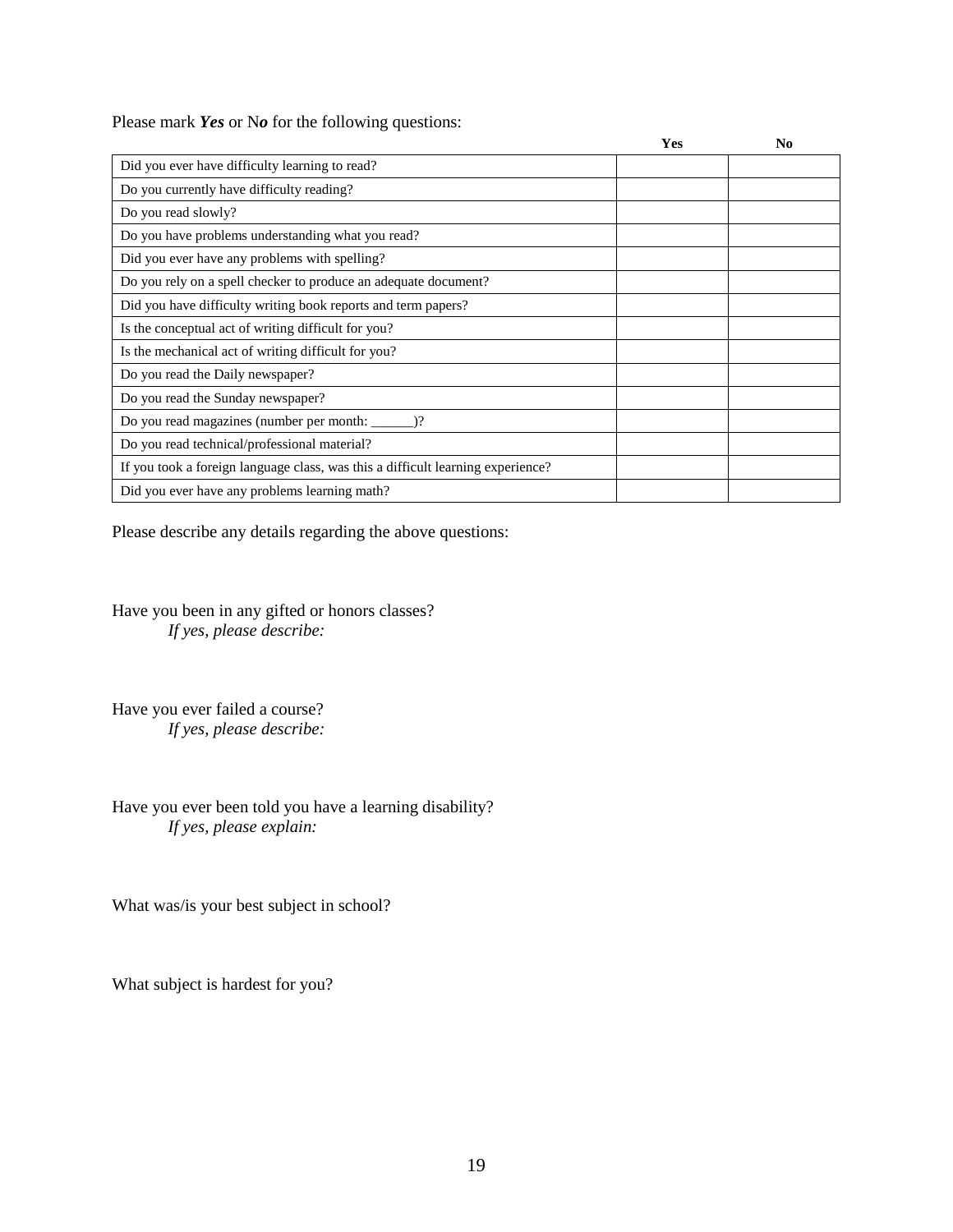# **EMPLOYMENT HISTORY**

Current Occupation:

| $\Box$ Student                           |  |
|------------------------------------------|--|
| $\Box$ Full time (40 hr/week) employment |  |
| $\Box$ Part time (20 hr/week) employment |  |
| $\Box$ Unemployed                        |  |

| Current Employer:<br><u> 1986 - Johann John Stone, meilicher Stone und der Stone und der Stone und der Stone und der Stone und der Sto</u> |
|--------------------------------------------------------------------------------------------------------------------------------------------|
| Job Title:                                                                                                                                 |
|                                                                                                                                            |
|                                                                                                                                            |
|                                                                                                                                            |
|                                                                                                                                            |
|                                                                                                                                            |
|                                                                                                                                            |
|                                                                                                                                            |
|                                                                                                                                            |

\_\_\_\_\_\_\_\_\_\_\_\_\_\_\_\_\_\_\_\_\_\_\_\_\_\_\_\_\_\_\_\_\_\_\_\_\_\_\_\_\_\_\_\_\_\_\_\_\_\_\_\_\_\_\_\_\_\_\_\_\_\_\_\_\_\_\_\_\_\_\_\_\_\_\_\_\_\_\_\_\_\_\_\_\_

| $\sim$ $\sim$<br>$\ddot{\phantom{0}}$<br>Employer | <b>Position/Title</b> | <b>Dates Employed</b> | <b>Reason for Leaving</b> |
|---------------------------------------------------|-----------------------|-----------------------|---------------------------|
|                                                   |                       |                       |                           |
|                                                   |                       |                       |                           |
|                                                   |                       |                       |                           |
|                                                   |                       |                       |                           |
|                                                   |                       |                       |                           |
|                                                   |                       |                       |                           |
|                                                   |                       |                       |                           |
|                                                   |                       |                       |                           |
|                                                   |                       |                       |                           |
|                                                   |                       |                       |                           |

Please list any previous jobs: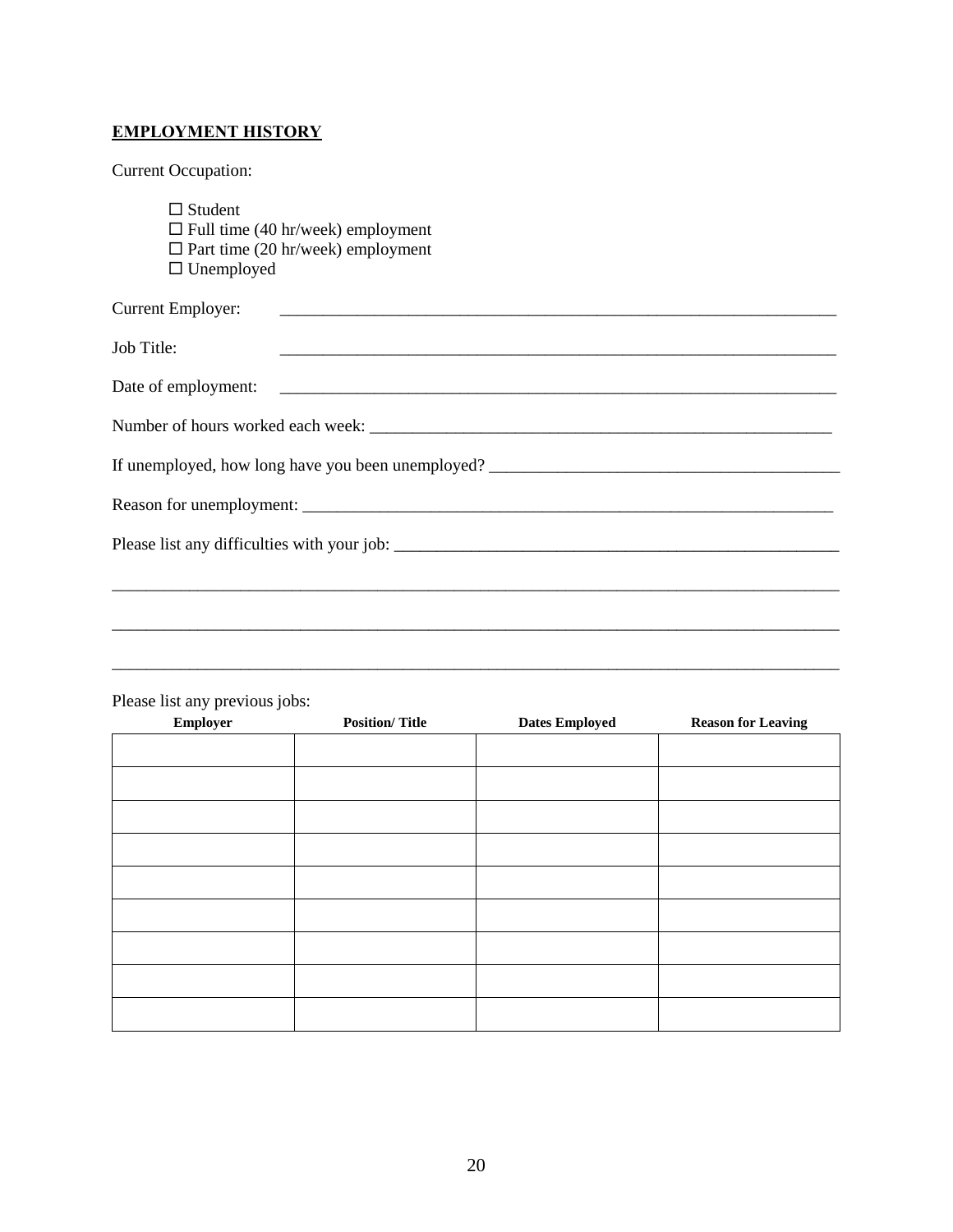### **LEGAL HISTORY**

Are you involved in any litigation? *If yes, please explain:*

Have you ever been arrested? *If yes, please explain.*

### **DRIVING HISTORY**

Please mark *Yes* or *No* for the following questions:

|                                                                    | <b>Yes</b> | $\bf No$ |
|--------------------------------------------------------------------|------------|----------|
| Do you currently have a driver's license?                          |            |          |
| Has your driver's license ever been taken away?                    |            |          |
| Have you ever been in an accident when you were driving?           |            |          |
| Do you like to drive fast?                                         |            |          |
| Have you ever been stopped by the police for speeding? # of times: |            |          |
| Have you ever been arrested for driving under the influence (DUI)? |            |          |
| Do you find it hard to wait at red lights?                         |            |          |

Please explain any details regarding the above questions: